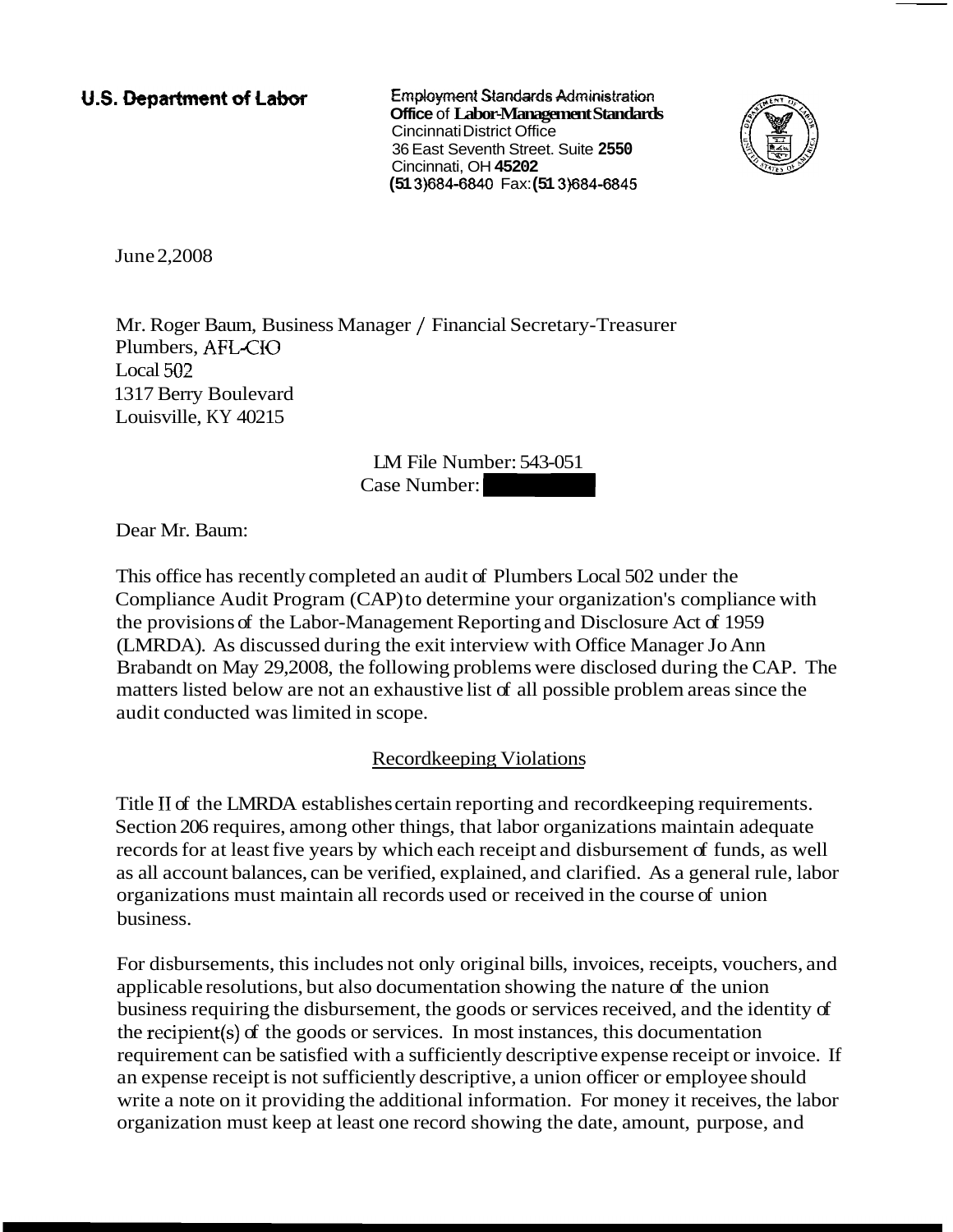Mr. Roger Baum June 2,2008 Page 2 of 3

source of that money. The labor organization must also retain bank records for all accounts.

The audit of Local 502's 2007 records revealed the following recordkeeping violations:

## 1. General Reimbursed and Credit Card Expenses

Local 502 did not retain adequate documentation for reimbursed expenses and credit card expenses incurred by union officers and employees. For example, out of the \$2,057.40 in expense reimbursements paid during the audit period, \$688.86 (34%) were without supporting documentation. In addition, the union did not maintain adequate supporting documentation for \$7,217.86 worth of credit card charges:

As previously noted above, labor organizations must retain original receipts, bills, and vouchers for all disbursements. The president and treasurer (or corresponding principal officers) of your union, who are required to sign your union's LM report, are responsible for properly maintaining union records.

## 2. Meal Expenses

Local 502 did not require officers and employees to submit itemized receipts for meal expenses. The union must maintain itemized receipts provided by restaurants to officers and employees. These itemized receipts are necessary to determine if such disbursements are for union business purposes and to sufficiently fulfill the recordkeeping requirement of LMRDA Section 206.

Local 502 records of meal expenses did not always include written explanations of union business conducted, or the names and titles of the persons incurring the restaurant charges. For example, the union spent a total of \$6,229.35 on meals during six months of the audit period. The supporting documentation for \$2,537.74 (41%) of those meal-related charges did not indicate a union purpose. Union records of meal expenses must include written explanations of the union business conducted and the full names and titles of all persons who incurred the restaurant charges. Also, the records retained must identify the names of the restaurants where the officers or employees incurred meal expenses.